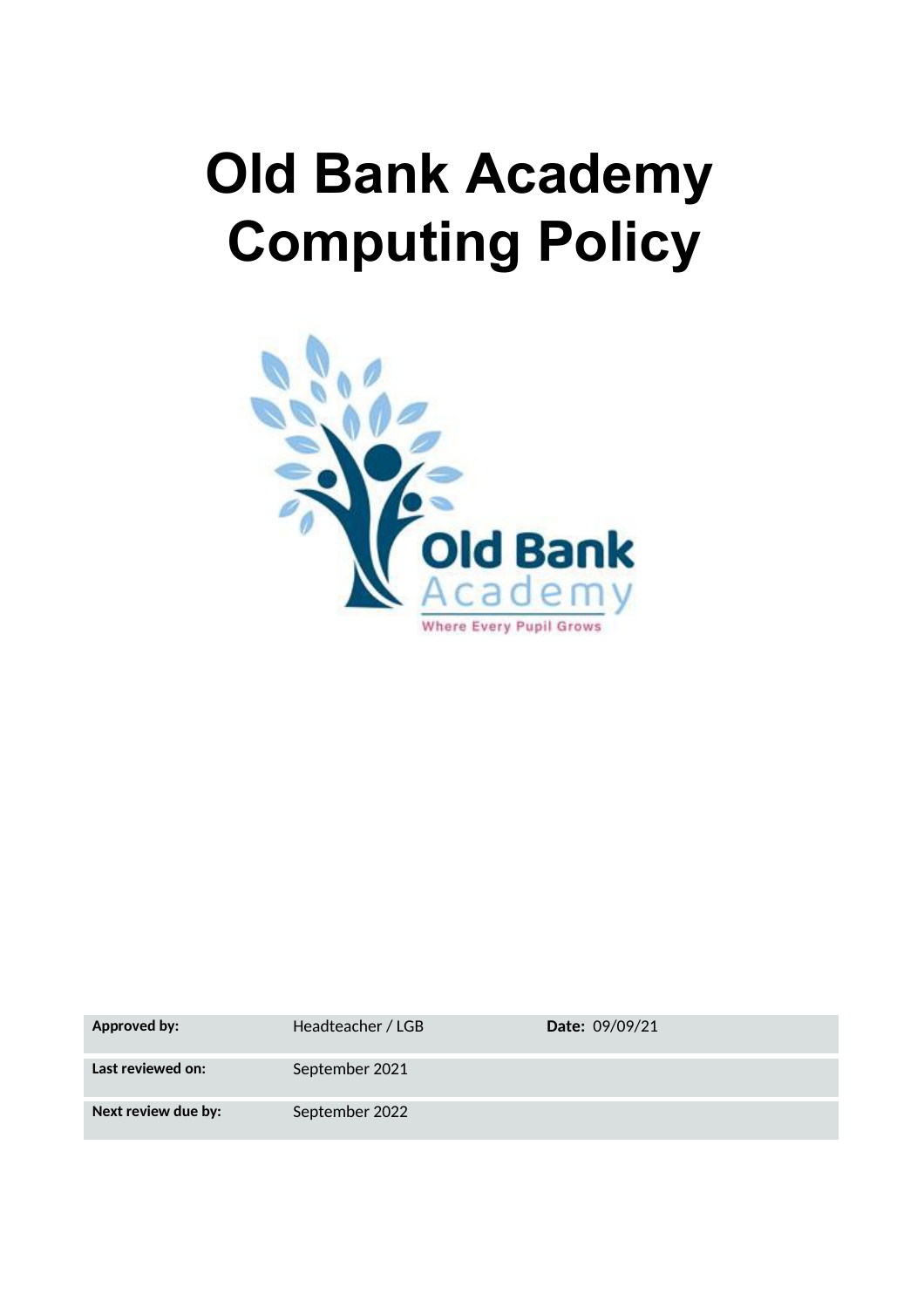# **Contents**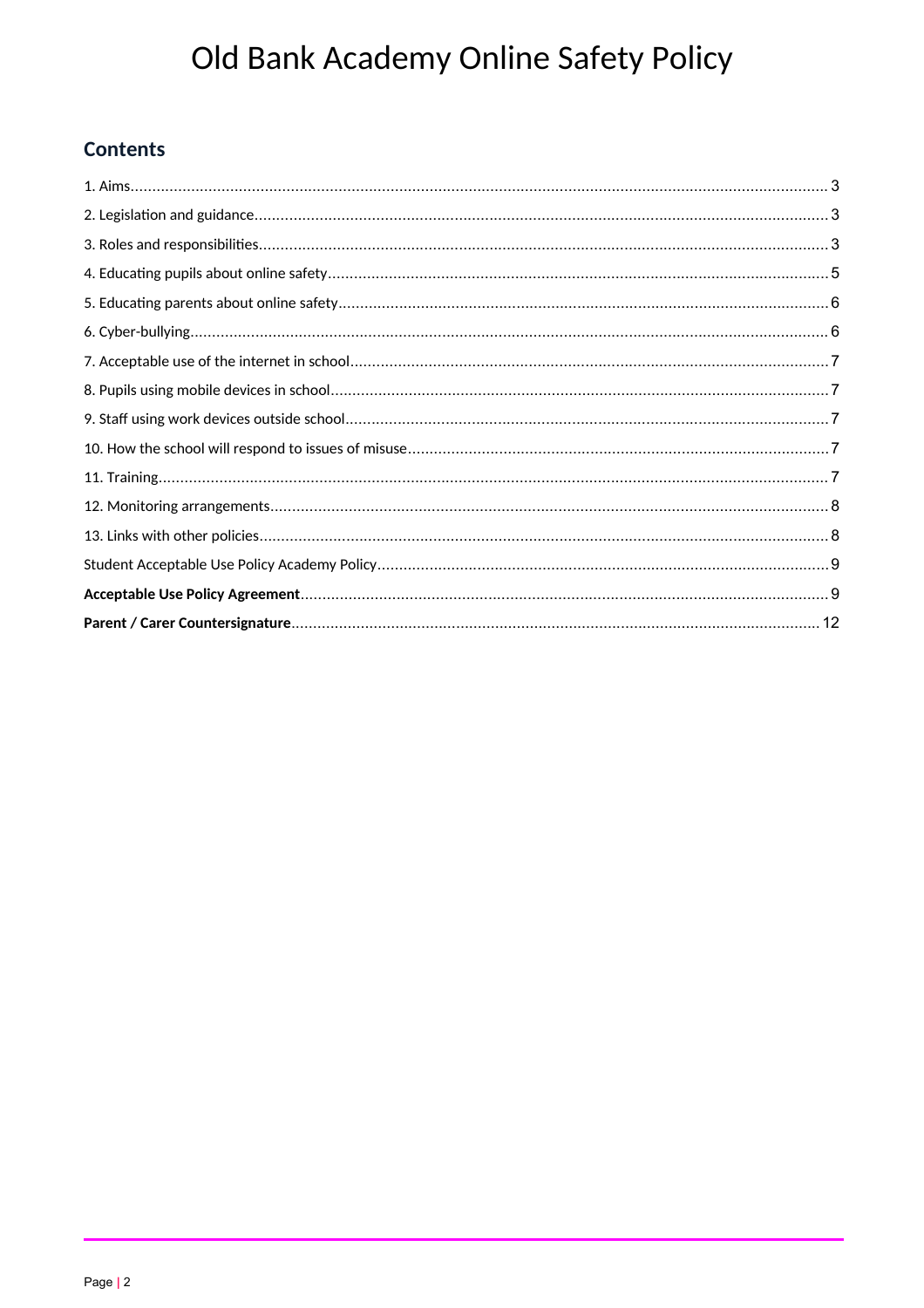# <span id="page-2-0"></span>**1. Aims**

Our school aims to:

- $\geq$  Have robust processes in place to ensure the online safety of pupils, staff, volunteers and governors
- $\geq$  Deliver an effective approach to online safety, which empowers us to protect and educate the whole school community in its use of technology
- Establish clear mechanisms to identfy, intervene and escalate an incident, where appropriate

# <span id="page-2-2"></span>**2. Legislaton and guidance**

This policy is based on the Department for Education's (DfE) statutory safeguarding guidance, Keeping Children [Safe in Education \(2021\)](https://www.gov.uk/government/publications/keeping-children-safe-in-education--2) and its advice for schools on:

- > [Teaching online safety in schools](https://www.gov.uk/government/publications/teaching-online-safety-in-schools)
- > Preventing and tackling bullying and [cyber-bullying: advice for headteachers and school staf](https://www.gov.uk/government/publications/preventing-and-tackling-bullying)f
- $\geq$  Relationships and sex education
- Searching, screening and confiscation

It also refers to the Department's guidance on protecting children from radicalisation.

It reflects existing legislation, including but not limited to the Education Act 1996 (as amended), the Education and Inspections Act 2006 and the [Equality Act 2010.](https://www.legislation.gov.uk/ukpga/2010/15/contents) In addition, it reflects the Education Act 2011, which has given teachers stronger powers to tackle cyber-bullying by, if necessary, searching for and deletng inappropriate images or fles on pupils' electronic devices where they believe there is a 'good reason' to do so.

The policy also considers the National Curriculum computing programmes of study.

This policy complies with our funding agreement and articles of association.

## <span id="page-2-1"></span>**3. Roles and responsibilites**

### **3.1 The governing board**

The governing board has overall responsibility for monitoring this policy and holding the headteacher to account for its implementation.

The governing board will co-ordinate regular meetings with appropriate staff to discuss online safety, and monitor online safety logs as provided by the designated safeguarding lead (DSL).

All governors will:

- $\geq$  Ensure that they have read and understand this policy
- $\geq$  Agree and adhere to the terms on acceptable use of the school's ICT systems and the internet (appendix 3)

#### **3.2 The headteacher**

The headteacher is responsible for ensuring that staff understand this policy, and that it is being implemented consistently throughout the school.

#### **3.3 The designated safeguarding lead**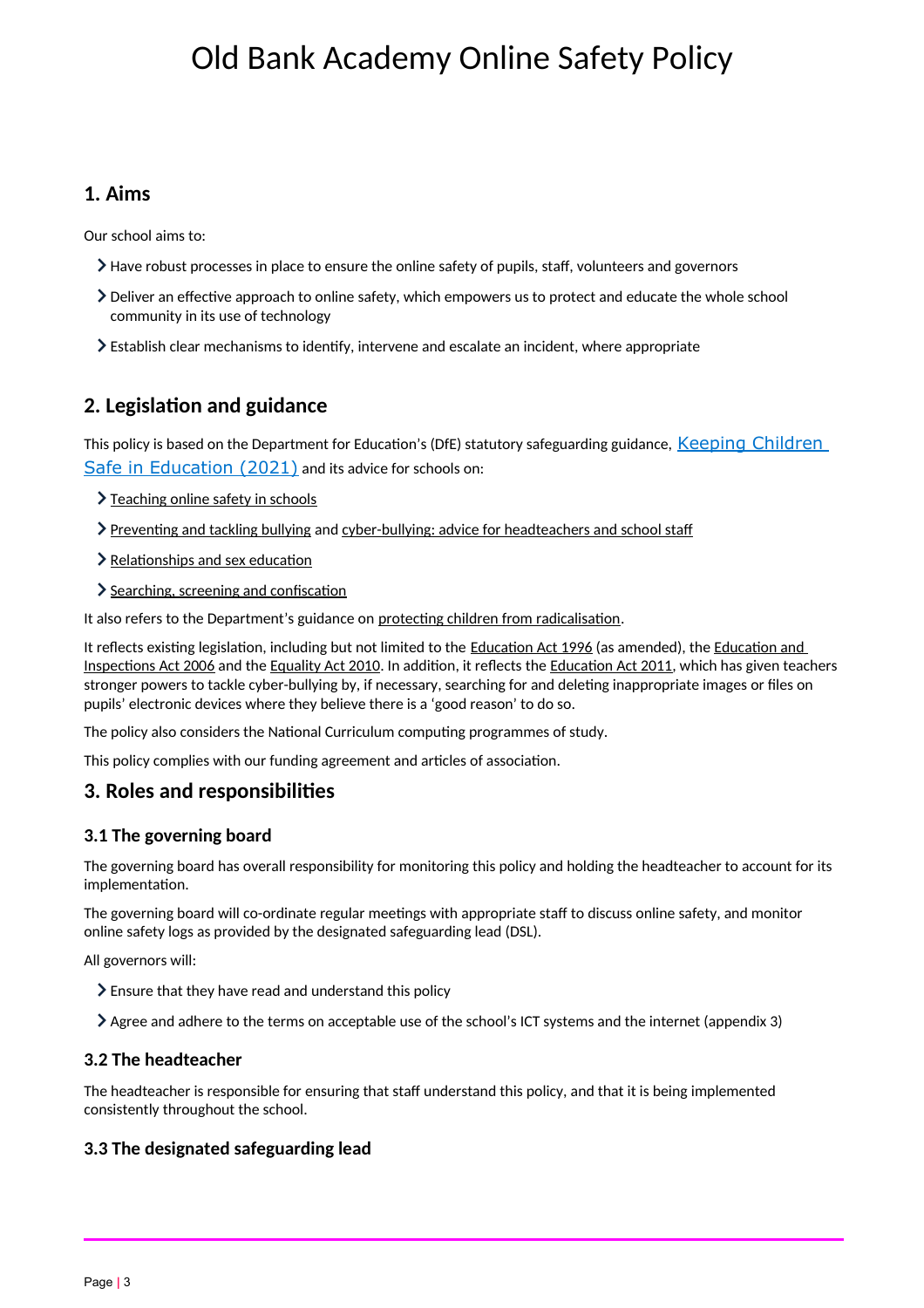Details of the school's DSL Mrs J Wood are set out in our child protection and safeguarding policy as well relevant job descriptions.

The DSL takes lead responsibility for online safety in school, in particular:

- $\geq$  Supporting the headteacher in ensuring that staff understand this policy and that it is being implemented consistently throughout the school
- Working with the headteacher, ICT manager and other staf, as necessary, to address any online safety issues or incidents
- Ensuring that any online safety incidents are logged on CPOMS and dealt with appropriately in line with this policy
- Ensuring that any incidents of cyber-bullying are logged and dealt with appropriately in line with the school behaviour policy
- $\triangleright$  Updating and delivering staff training on online safety. Liaising with other agencies and/or external services if necessary
- Providing regular reports on online safety in school to the headteacher and/or governing board

This list is not intended to be exhaustive.

#### **3.4 The ICT manager**

The ICT manager is responsible for:

- $\triangleright$  Putting in place appropriate filtering and monitoring systems, which are updated on a regular basis and keep pupils safe from potentally harmful and inappropriate content and contact online while at school, including terrorist and extremist material
- Ensuring that the school's ICT systems are secure and protected against viruses and malware, and that such safety mechanisms are updated regularly
- $\geq$  Conducting a full security check and monitoring the school's ICT systems on a regular basis
- I Blocking access to potentially dangerous sites and, where possible, preventing the downloading of potentially dangerous files
- Ensuring that any online safety incidents are logged on CPOMS and dealt with appropriately in line with this policy
- Ensuring that any incidents of cyber-bullying are dealt with appropriately in line with the school behaviour policy

This list is not intended to be exhaustive.

#### **3.5 All staff and volunteers**

All staff, including contractors and agency staff, and volunteers are responsible for:

- Maintaining an understanding of this policy
- $\sum$  Implementing this policy consistently
- Agreeing and adhering to the terms on acceptable use of the school's ICT systems and the internet, and ensuring that pupils follow the school's terms on acceptable use.
- Working with the DSL to ensure that any online safety incidents are logged on CPOMS and dealt with appropriately in line with this policy
- Ensuring that any incidents of cyber-bullying are dealt with appropriately in line with the school behaviour policy

This list is not intended to be exhaustive.

#### **3.6 Parents**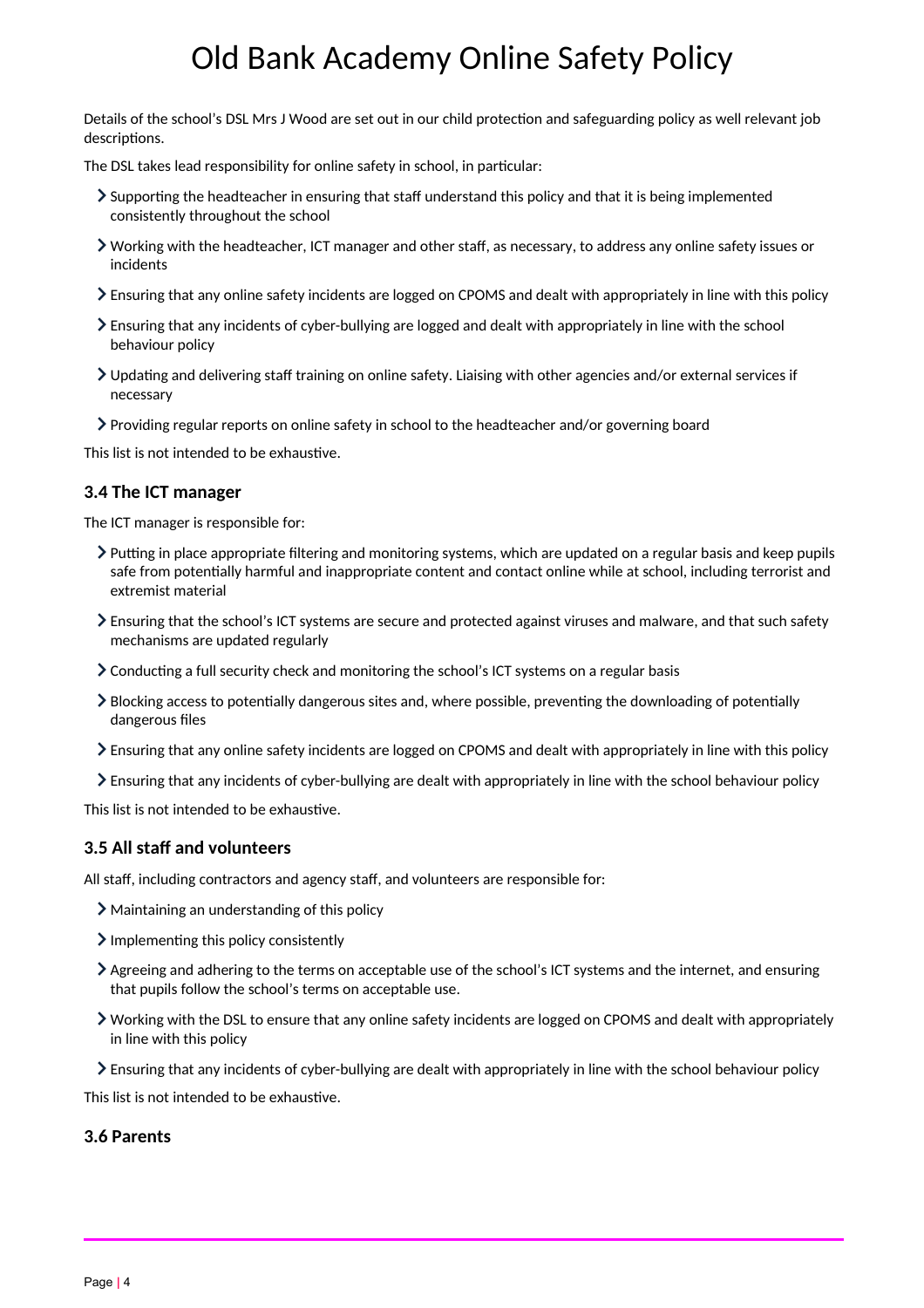Parents are expected to:

- $\geq$  Notify a member of staff or the headteacher of any concerns or queries regarding this policy
- Ensure their child has read, understood and agreed to the terms on acceptable use of the school's ICT systems and internet (appendices 1 and 2)

Parents can seek further guidance on keeping children safe online from the following organisatons and websites:

- What are the issues? - [UK Safer Internet Centre](https://www.saferinternet.org.uk/advice-centre/parents-and-carers/what-are-issues)
- > Hot topics Childnet International
- [htps://www.net-aware.org.uk/](https://www.net-aware.org.uk/)
- > Parent factsheet Childnet International

#### **3.7 Visitors and members of the community**

Visitors and members of the community who use the school's ICT systems or internet will be made aware of this policy, when relevant, and expected to read and follow it. If appropriate, they will be expected to agree to the terms on acceptable use (appendix 3).

## <span id="page-4-2"></span>**4. Educatng pupils about online safety**

Pupils will be taught about online safety as part of the curriculum:

Key stage 1

Pupils should be taught to:

- use technology safely and respectfully, keeping personal information private;
- identfy where to go for help and support when they have concerns about content or contact on

the internet or other online technologies.

Key stage 2

- Pupils should be taught to:
- ! use technology safely, respectfully and responsibly;
- recognise acceptable/unacceptable behaviour;
- ! identify a range of ways to report concerns about content and contact

The safe use of social media and the internet will also be covered in other subjects where relevant.

The school will use lesson 1 to raise pupils' awareness of the dangers that can be encountered online and may also invite speakers to talk to pupils about this. We will also highlight online safety through themed days and assemblies throughout the year.

## <span id="page-4-1"></span>**5. Educating parents about online safety**

The school will raise parents' awareness of internet safety in letters or other communications home, and in information via our website. This policy will also be shared with parents.

Online safety will also be covered during parents' evenings.

If parents have any queries or concerns in relaton to online safety, these should be raised in the frst instance with the headteacher and/or the DSL.

Concerns or queries about this policy can be raised with any member of staff or the headteacher.

## <span id="page-4-0"></span>**6. Cyber-bullying**

#### **6.1 Defniton**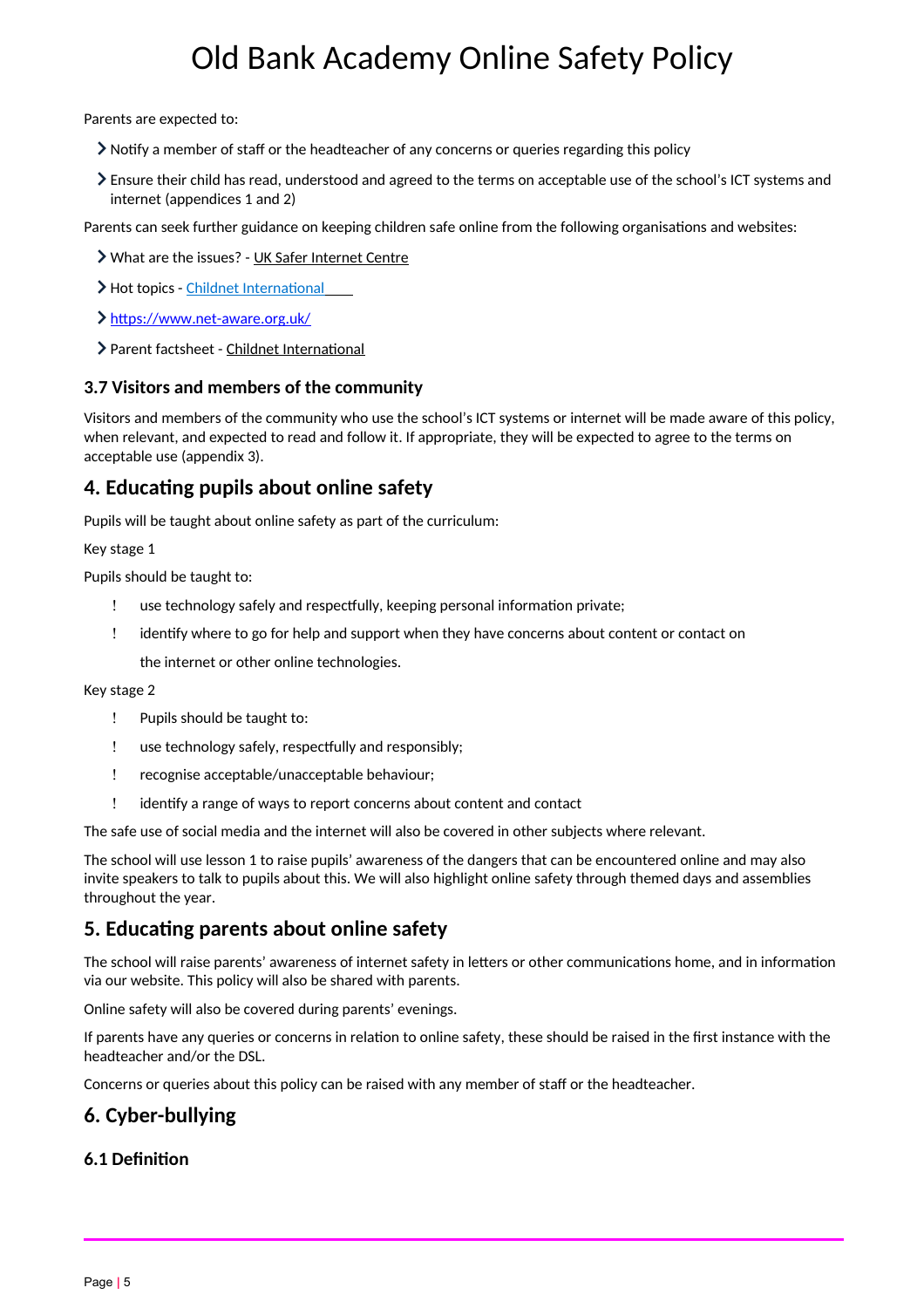Cyber-bullying takes place online, such as through social networking sites, messaging apps or gaming sites. Like other forms of bullying, it is the repetitive, intentional harming of one person or group by another person or group, where the relatonship involves an imbalance of power. (See also the school behaviour policy.)

### **6.2 Preventng and addressing cyber-bullying**

To help prevent cyber-bullying, we will ensure that pupils understand what it is and what to do if they become aware of it happening to them or others. We will ensure that pupils know how they can report any incidents and are encouraged to do so, including where they are a witness rather than the victm.

The school will actively discuss cyber-bullying with pupils, explaining the reasons why it occurs, the forms it may take and what the consequences can be. Staff will discuss cyber-bullying and the issue will be addressed in lesson one.

Teaching staff are also encouraged to find opportunities to use aspects of the curriculum to cover cyber-bullying. This includes personal education, and other subjects where appropriate.

All staf, governors and volunteers (where appropriate) receive training on cyber-bullying, its impact and ways to support pupils, as part of safeguarding training.

The school also sends information/leaflets on cyber-bullying to parents so that they are aware of the signs, how to report it and how they can support children who may be afected.

In relation to a specific incident of cyber-bullying, the school will follow the processes set out in the school behaviour policy. Where illegal, inappropriate or harmful material has been spread among pupils, the school will use all reasonable endeavours to ensure the incident is contained.

The DSL will consider whether the incident should be reported to the police if it involves illegal material, and will work with external services if it is deemed necessary to do so.

#### **6.3 Examining electronic devices**

School staff have the specific power under the Education and Inspections Act 2006 (which has been increased by the Education Act 2011) to search for and, if necessary, delete inappropriate images or files on pupils' electronic devices, including mobile phones, iPads and other tablet devices, where they believe there is a 'good reason' to do so.

When deciding whether there is a good reason to examine or erase data or files on an electronic device, staff must reasonably suspect that the data or file in question has been, or could be, used to:

Cause harm, and/or

- Disrupt teaching, and/or
- $\triangleright$  Break any of the school rules

If inappropriate material is found on the device, it is up to the staff member in conjunction with the DSL or other member of the senior leadership team to decide whether they should:

Delete that material, or

- $\blacktriangleright$  Retain it as evidence (of a criminal offence or a breach of school discipline), and/or
- $\geq$  Report it to the police

Any searching of pupils will be carried out in line with the DfE's latest guidance on screening, searching and confiscation.

Any complaints about searching for or deletng inappropriate images or fles on pupils' electronic devices will be dealt with through the school complaints procedure.

## <span id="page-5-0"></span>**7. Acceptable use of the internet in school**

All pupils, parents, staf, volunteers and governors are expected to sign an agreement regarding the acceptable use of the school's ICT systems and the internet (appendices 1-3). Visitors will be expected to read and agree to the school's terms on acceptable use if relevant.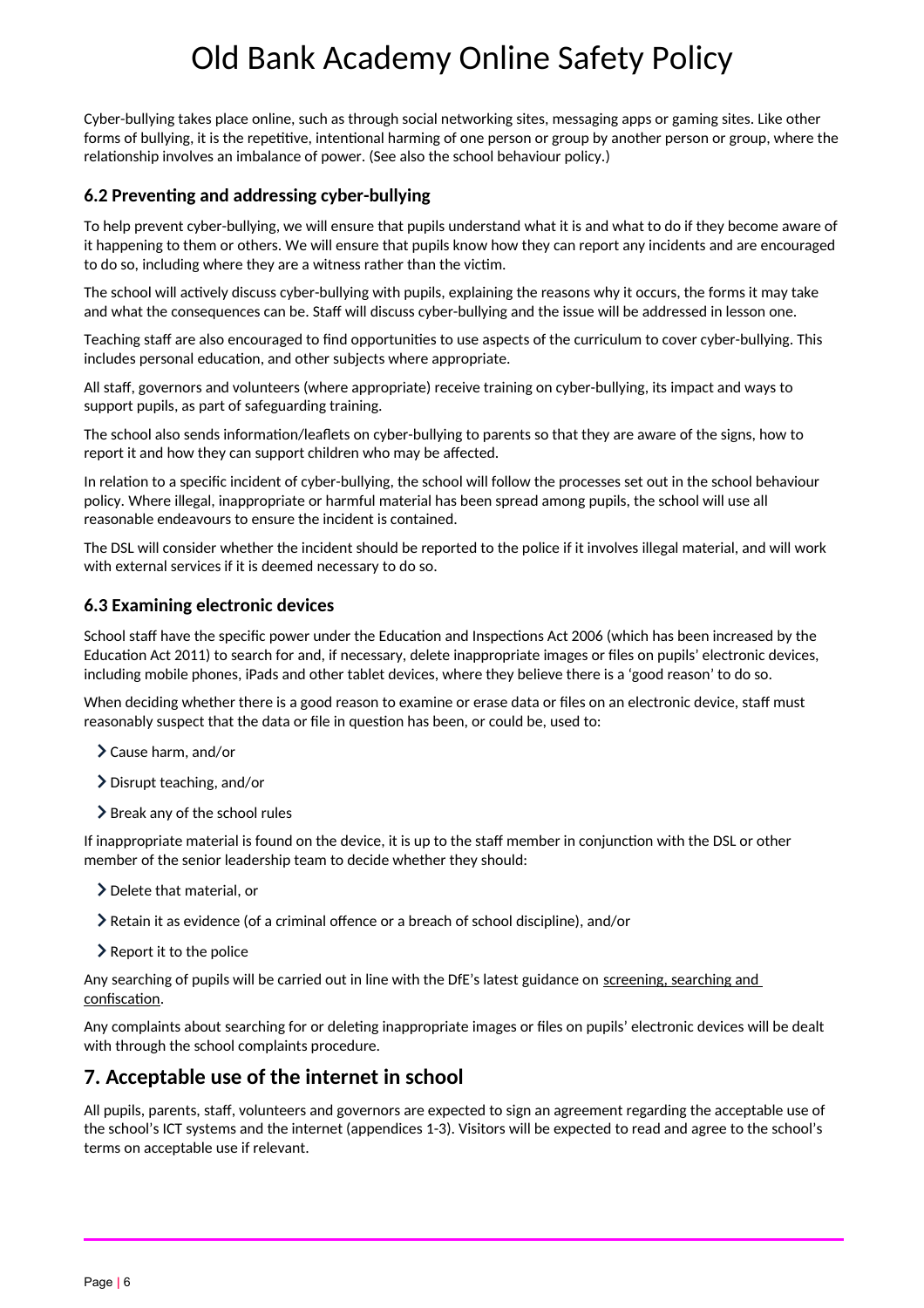Use of the school's internet must be for educational purposes only, or for the purpose of fulfilling the duties of an individual's role.

We will monitor the websites visited by pupils, staff, volunteers, governors and visitors (where relevant) to ensure they comply with the above.

More informaton is set out in the acceptable use agreements.

# <span id="page-6-5"></span>**8. Pupils using mobile devices in school**

Pupils may bring mobile devices into school, but are not permited to use them when on the school site.

Any breach will result in the confiscation of their device.

# <span id="page-6-4"></span>**9. Staf using work devices outside school**

Staf members using a work device outside school must not install any unauthorised sofware on the device and must not use the device in any way which would violate the school's terms of acceptable use.

Staf must ensure that their work device is secure and password-protected, and that they do not share their password with others. They must take all reasonable steps to ensure the security of their work device when using it outside school. Any USB devices containing data relating to the school must be encrypted.

If staff have any concerns over the security of their device, they must seek advice from the ICT manager.

Work devices must be used solely for work activities.

# <span id="page-6-3"></span>**10. How the school will respond to issues of misuse**

Where a pupil misuses the school's ICT systems or internet, we will follow the procedures set out in our policies on [behaviour and ICT and internet acceptable use] The acton taken will depend on the individual circumstances, nature and seriousness of the specific incident, and will be proportionate.

Where a staff member misuses the school's ICT systems or the internet, or misuses a personal device where the action constitutes misconduct, the matter will be dealt with in accordance with the [staff code of conduct]. The action taken will depend on the individual circumstances, nature and seriousness of the specific incident.

The school will consider whether incidents which involve illegal activity or content, or otherwise serious incidents, should be reported to the police.

# <span id="page-6-2"></span>**11. Training**

All new staff members will receive training, as part of their induction, on safe internet use and online safeguarding issues including cyber-bullying and the risks of online radicalisaton.

All staff members will receive refresher training at least once each academic year as part of safeguarding training, as well as relevant updates as required (for example through emails, e-bulletins and staff meetings).

The DSL [and deputy/deputies] will undertake child protection and safeguarding training, which will include online safety, at least every 2 years. They will also update their knowledge and skills on the subject of online safety at regular intervals, and at least annually.

Governors will receive training on safe internet use and online safeguarding issues as part of their safeguarding training.

Volunteers will receive appropriate training and updates, if applicable.

More information about safeguarding training is set out in our child protection and safeguarding policy.

## <span id="page-6-1"></span>**12. Monitoring arrangements**

The DSL logs behaviour and safeguarding issues related to online safety

This policy will be reviewed every year by the DSL. At every review, the policy will be shared with the governing board.

# <span id="page-6-0"></span>**13. Links with other policies**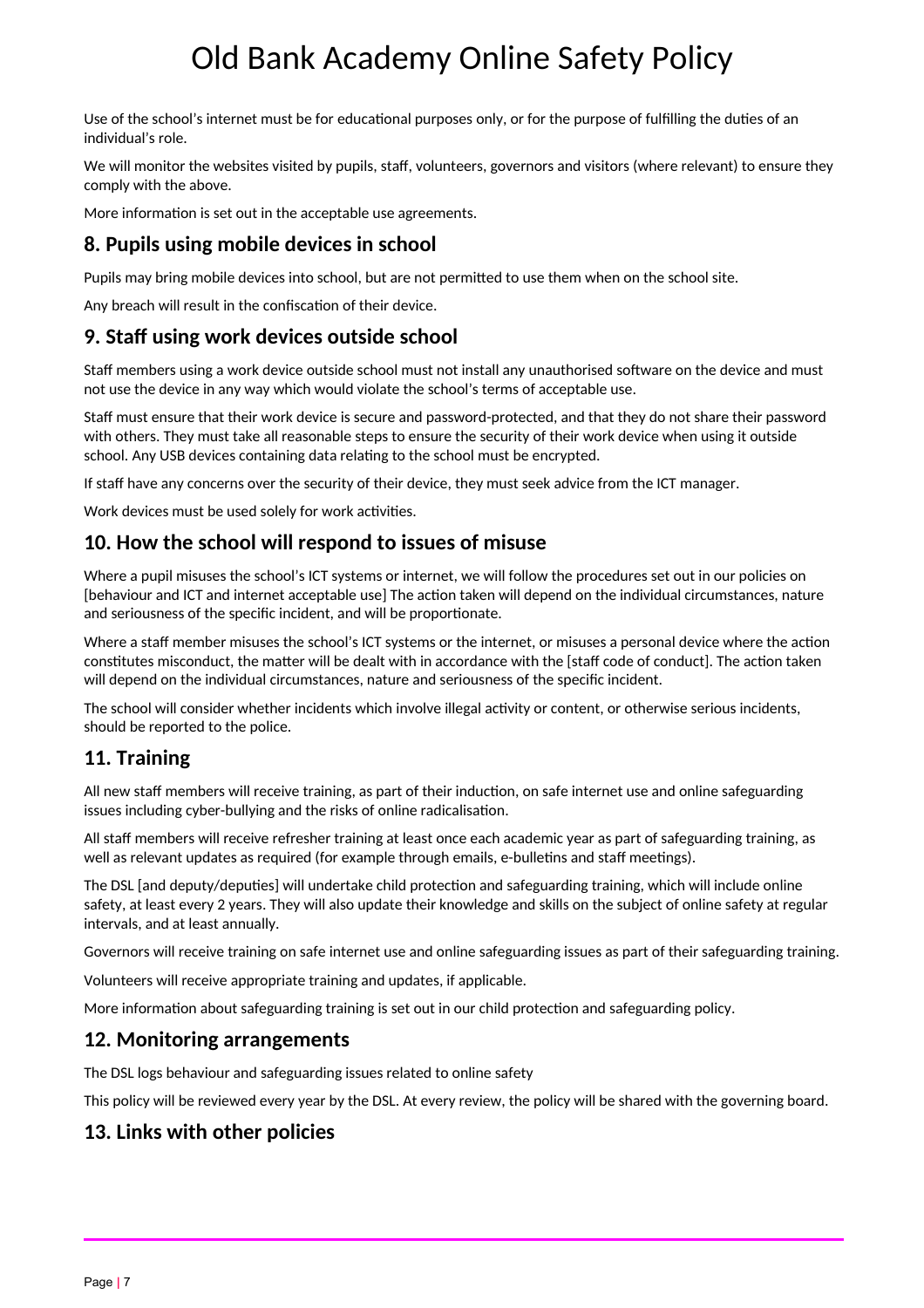This online safety policy is linked to our:

- $\blacktriangleright$  Child protection and safeguarding policy
- > Behaviour policy
- $\blacktriangleright$  Staff disciplinary procedures
- $\geq$  Data protection policy and privacy notices
- Complaints procedure
- > ICT and internet acceptable use policy
- > RSE policy
- > Remote Learning policy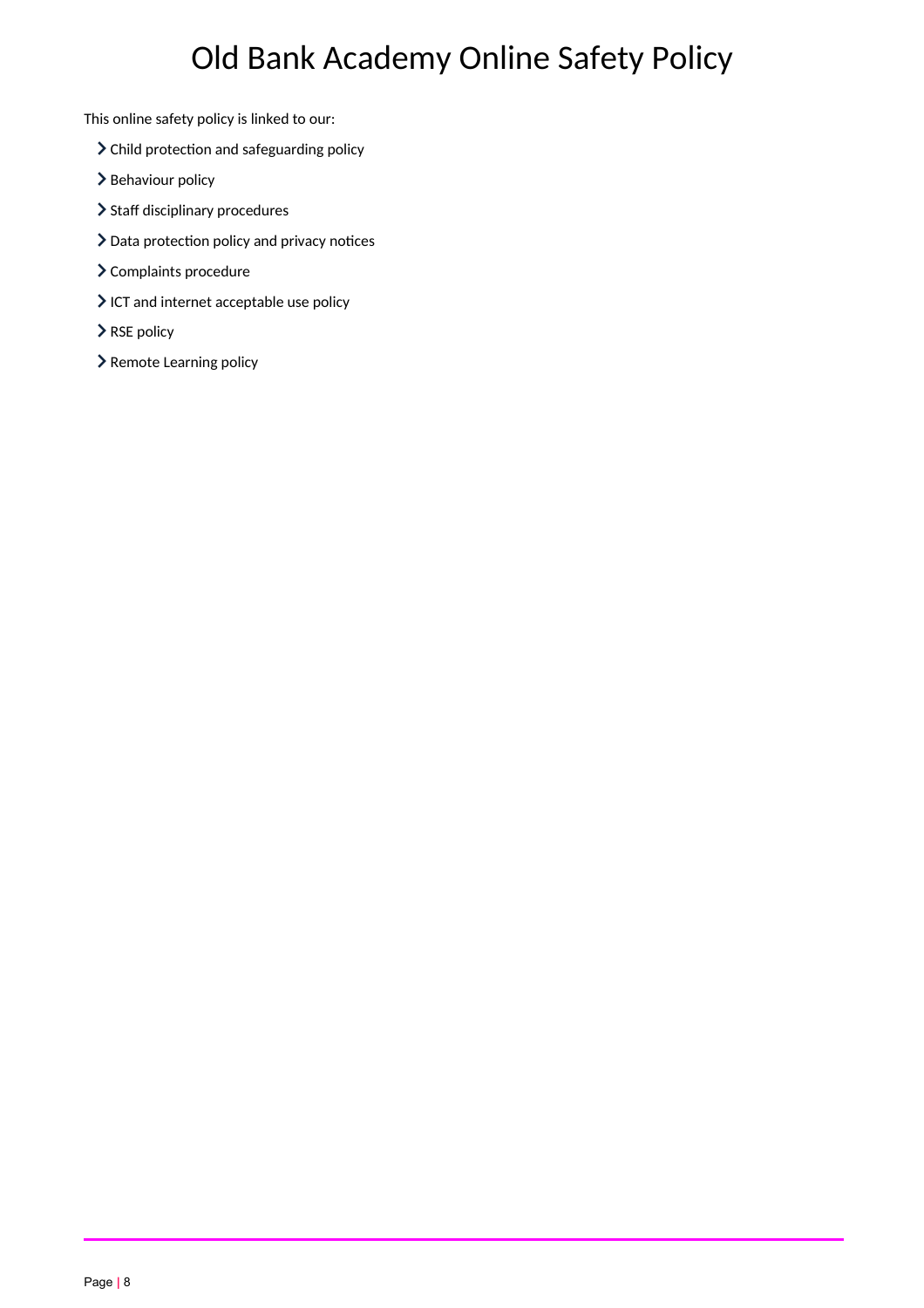### <span id="page-8-1"></span>**Student Acceptable Use Policy Academy Policy**

The following is the Academies policy governing the acceptable use of IT Equipment including the Internet and e-mail.

#### **This Acceptable Use Policy is intended to ensure:**

- that young people will be responsible users and stay safe while using the internet and other digital technologies for educational, personal and recreational use.
- that Academy systems and users are protected from accidental or deliberate misuse that could put the security of the systems and users at risk.

The Academy will try to ensure that students will have good access to digital technologies to enhance their learning and will, in return, expect the students to agree to be responsible users.

#### <span id="page-8-0"></span>**Acceptable Use Policy Agreement**

I understand that I must use Academy IT systems in a responsible way, to ensure that there is no risk to my safety or to the safety and security of the IT systems and other users.

#### **For my own personal safety:**

- I understand that the Academy will monitor my use of the IT systems, devices and digital communications.
- I will keep my username and password safe and secure I will not share it, nor will I try to use any other person's username and password. I understand that I should not write down or store a password where it is possible that someone may steal it.
- I will be aware of "stranger danger", when I am communicating on-line. I will not arrange to meet them off-line in person.
- I will not disclose or share personal information about myself or others when on-line (this could include names, addresses, email addresses, telephone numbers, age, gender, educational details, fnancial details etc)
- I will immediately report any unpleasant or inappropriate material or messages or anything that makes me feel uncomfortable when I see it on-line.

#### **I understand that everyone has equal rights to use technology as a resource and:**

- I understand that the Academy IT system's and devices are primarily intended for educatonal use and that I will not use them for personal or recreational use.
- I will not make large downloads or uploads that might take up internet capacity and prevent other users from being able to carry out their work.
- I will not use the Academy IT system's or devices for on-line gaming, on-line gambling, on-line chat, internet shopping, file sharing, audio and video streaming or video broadcasting (eg YouTube) without permission from my teacher.
- I will not change or tamper with Academy IT systems hardware or sofware nor change any default settings which results in equipment becoming unusable or in need of repair.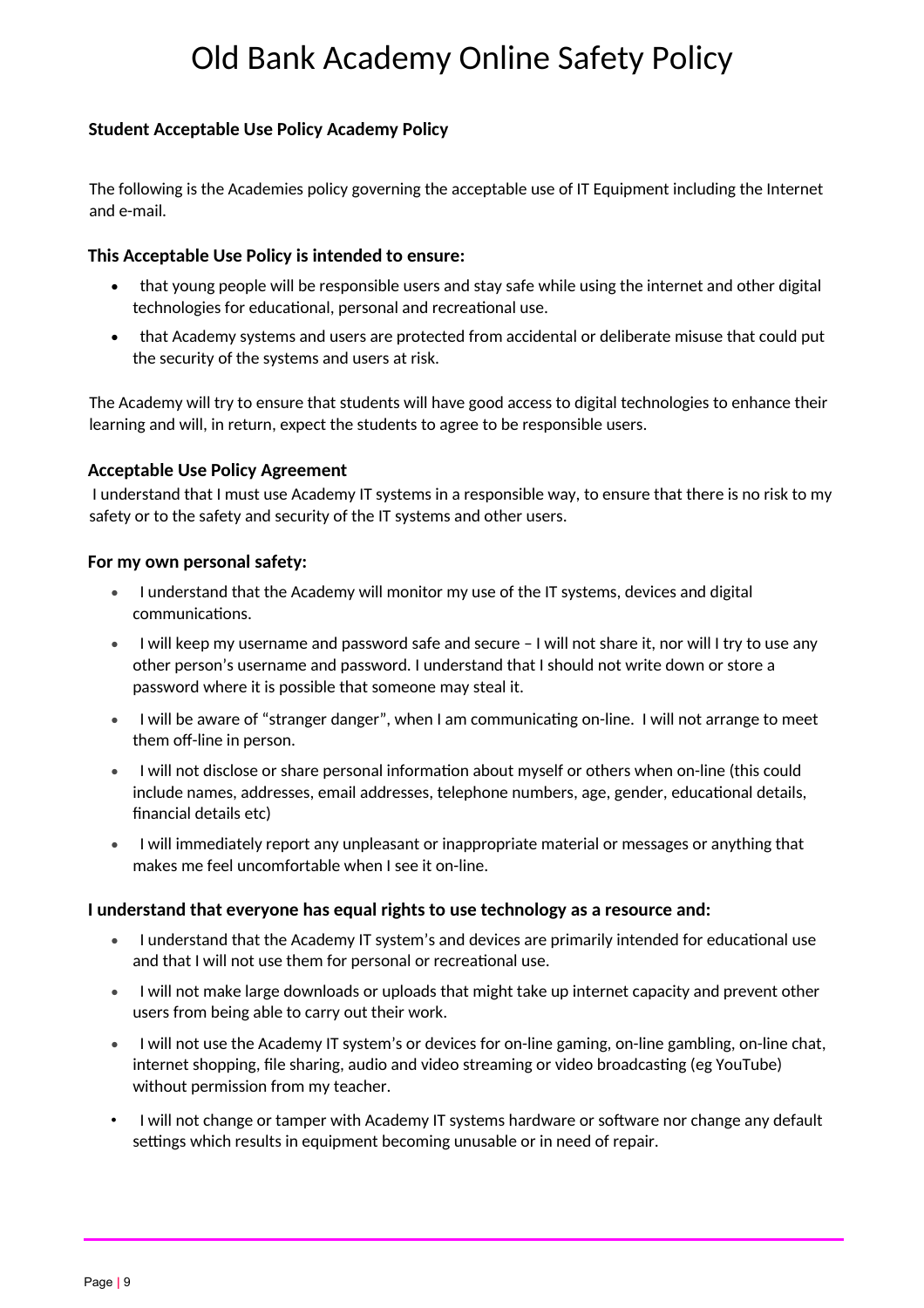• When using any Academy owned portable IT equipment (laptops, netbooks, iPads, digital cameras or smart phones) I understand that it is my responsibility to take care of the equipment whilst in my possession and to be sure it is returned to a teacher in good working order. •I understand that in no circumstances should food or drink be consumed when using the Academy IT systems.

#### **I will act as I expect others to act toward me:**

- I will respect others' work and property and will not access, copy, remove or otherwise alter any other user's fles.
- I will be polite and responsible when I communicate with others, I will not use strong, aggressive or inappropriate language nor act in a bullying nature and I appreciate that others may have diferent opinions.
- I will not take or distribute images of anyone without their permission.

### **I recognise that the Academy has a responsibility to maintain the security and integrity of the technology it ofers me and to ensure the smooth running of the Academy:**

- I will only use my own personal devices (mobile phones / USB devices etc) in the Academy if I have permission to do so. I understand that, if I do use my own devices in the Academy I will follow the rules set out in this agreement, in the same way as if I was using Academy equipment.
- I understand the risks and will not try to upload, download or access any materials which are illegal or inappropriate or may cause harm or distress to others.
- $A$  I will not try to use any programmes or software that might allow me to bypass the filtering / security systems in place to prevent access to such materials as stated above.
- I will immediately report any damage or faults involving equipment or software, however this may have happened.
- I will not open any hyperlinks in emails or any atachments to emails, unless I know and trust the person / organisaton who sent the email, or if I have any concerns about the validity of the email (due to the risk of the atachment containing viruses or other harmful programmes)
- I will not install or attempt to install or store programmes of any type on any Academy device, nor will I try to alter computer settings.
- I will only use social media sites with permission and at the tmes that are allowed.

#### **When using the internet within the academy, I recognise that:**

- Work/actvity/games on the Internet must be directly related to your schoolwork.
- A I should ensure that I have permission to use the original work of others in my own work
- Where work is protected by copyright, I will not try to download copies (including music and videos)
- When I am using the internet to fnd informaton, I should take care to check that the informaton that I access is accurate, as I understand that the work of others may not be truthful and may be a deliberate attempt to mislead me.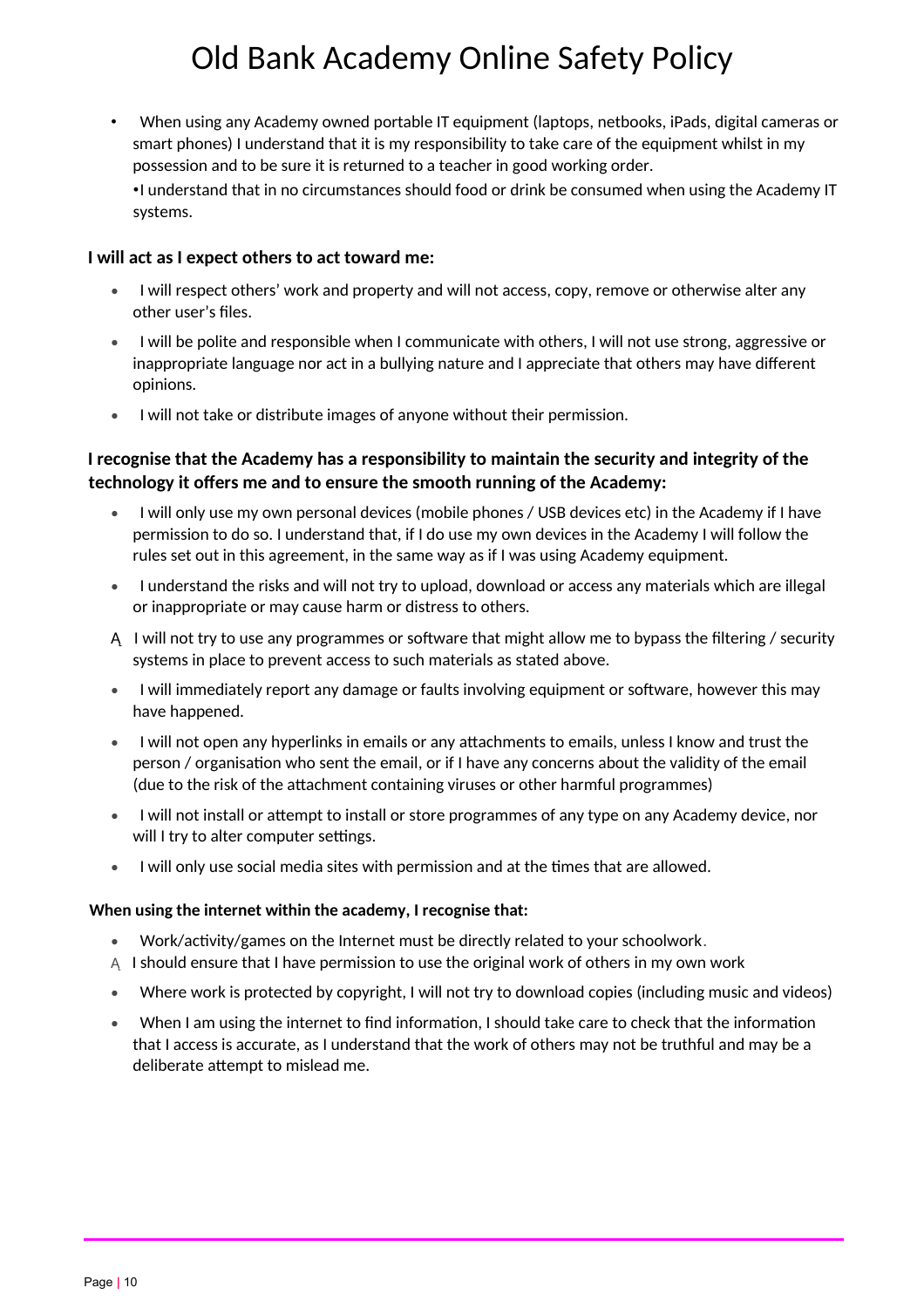### **I will be act responsibly in my communicatons when using the Academy e-mail system:**

- I will not send unauthorised transmissions to a third party of confdental material concerning the activities of Old Bank Academy or infringes the copyright of another person, including intellectual property rights
- I will not allow unauthorised provision of access to Academy services and facilities by third parties
- I will not take part in activities that corrupt or destroy other users' data or that disrupt the work of other users
- I will not take part in the creation or transmission of any offensive, obscene or indecent images, data, or other material, or any data capable of being resolved into obscene or indecent images or material
- I will not send material which is likely to cause annoyance, inconvenience or needless anxiety nor material that is abusive or threatening to others, or serves to harass or bully others
- I will not send material that either discriminates or encourages discriminaton on racial or ethnic grounds, or on grounds of gender, sexual orientation, marital status, disability, political or religious beliefs.
- I will not take part in the creaton or transmission of anonymous messages, i.e. without clear identification of the sender

### **I understand that I am responsible for my actions, both in and out of Academy:**

- I understand that the Academy also has the right to take action against me if I am involved in incidents of inappropriate behaviour, that are covered in this agreement, when I am out of Academy and where they involve my membership of the Academy community (examples would be cyberbullying, use of images or personal informaton). Please see the BFL policy displayed in all IT classrooms.
- I understand that if I fail to comply with this Acceptable Use Policy Agreement, I will be subject to disciplinary action. This will include loss of access to the Academy network / internet, detentions, suspensions, contact with parents and in the event of illegal activities involvement of the police. Please see the sanctions displayed on the walls in IT classrooms.

#### **Responsibilites of Parents and Carers**

- Help and support the school in promoting online safety
- Read, understand and promote the pupil AUP with their children
- Discuss online safety concerns with their children, show an interest in how they are using technology, and encourage them to behave safely and responsibly when using technology
- Consult with the school if they have any concerns about their child's use of technology
- To agree to and sign the home-school agreement which clearly sets out the use of photographic and video images of students.
- To agree to and sign the home-school agreement containing a statement regarding their personal use of social networks in relation the Academy:

*We will support the school approach to online safety and not deliberately post comments or upload any images, sounds or text that could upset or ofend any member of the school community or bring the school into disrepute.*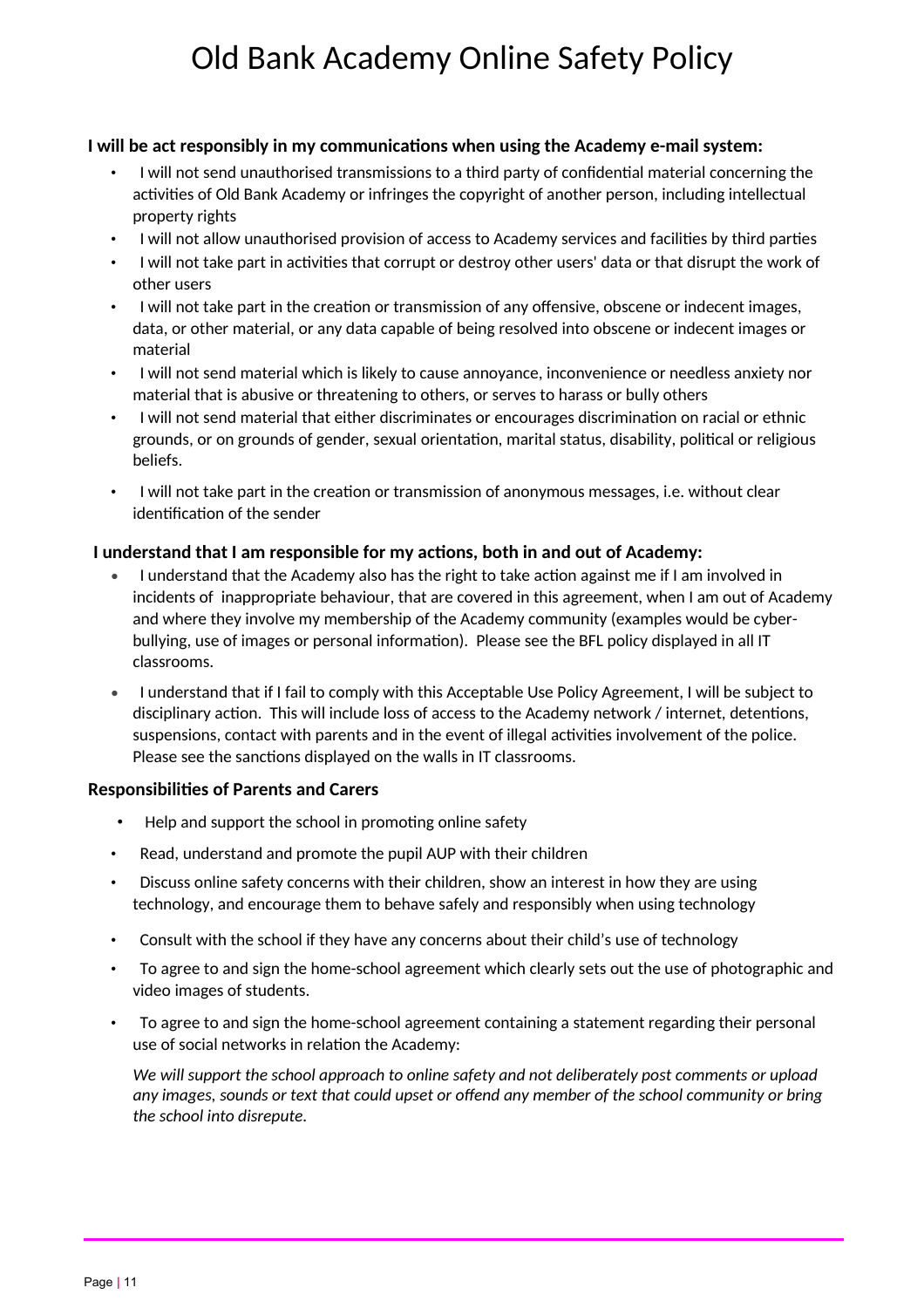**Please complete the sectons on the next page to show that you have read, understood and agree to the rules included in the Acceptable Use Agreement. If you do not sign and return this agreement, access will not be granted to Academy IT systems and devices.** 

If you do not understand any part of this Acceptable Use Policy, please contact a member of staf.

#### **Student Acceptable Use Policy Agreement Form**

This form relates to the Student Acceptable Use Policy, to which it is atached.

Please complete the sections below to show that you have read, understood and agree to the rules included in the Student Acceptable Use Policy. If you do not sign and return this agreement, access will not be granted to Academy IT systems.

I have read and understand the above and agree to follow these guidelines when:

- I use the Academy systems and devices (both in and out of Academy)
- I use my own equipment out of the Academy in a way that is related to me being a member of this Academy e.g. communicating with other members of the Academy, accessing Academy email, VLE, website.

| Name of Student |  |
|-----------------|--|
| Signed          |  |
| Date            |  |

## <span id="page-11-0"></span>**Parent / Carer Countersignature**

I certfy that I have read with my child the Old Bank Academy Student Acceptable Use Policy for use of IT equipment within and outside of the Academy.

| Name of Student  |  |
|------------------|--|
| Parent Signature |  |
| Date             |  |

Copyright of the Old Bank Academy line safety Policy is held by Old Bank Academy. Any person or organisaton wishing to use the document for other purposes should seek consent from Old Bank Academy and acknowledge its use.